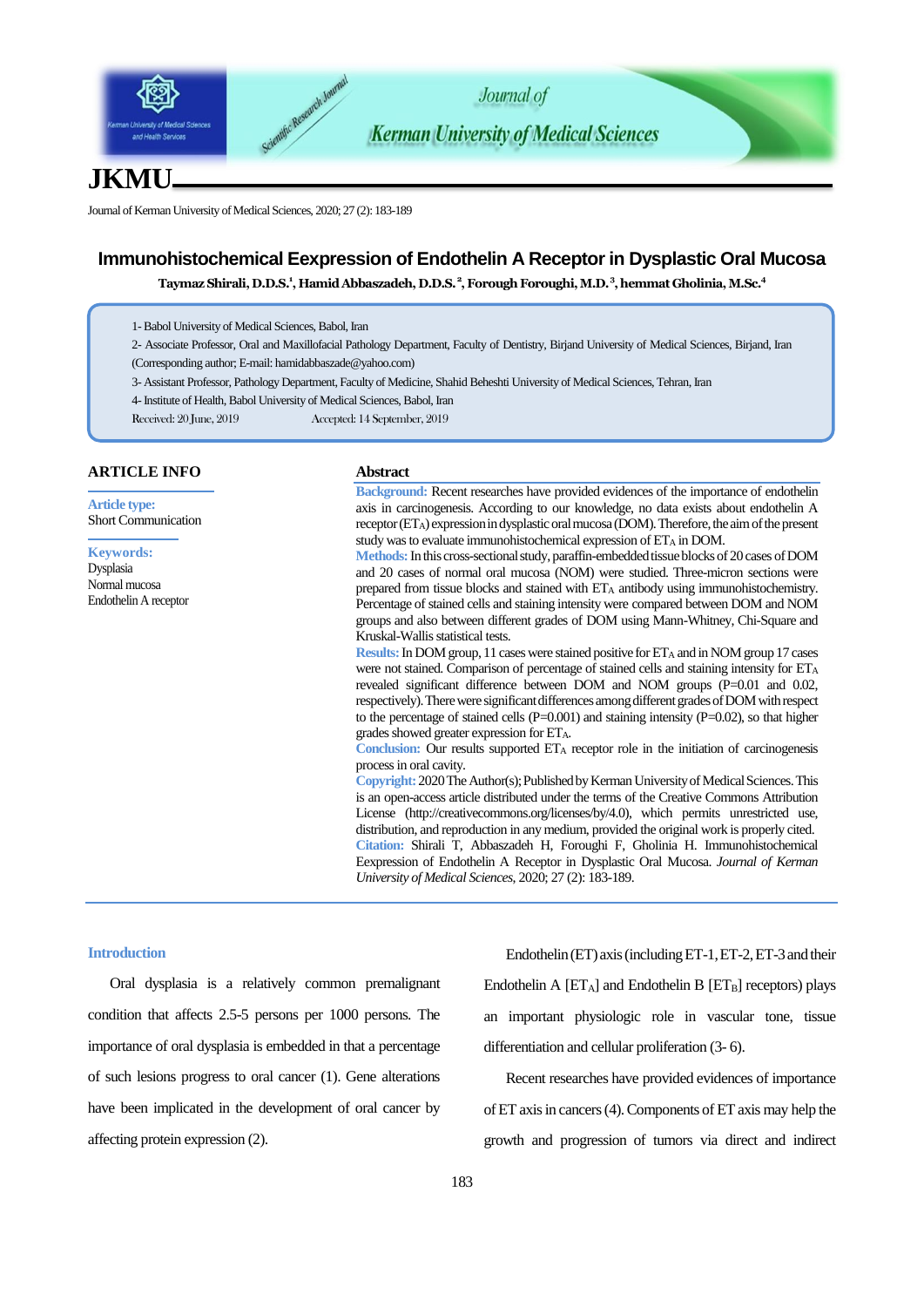mechanisms  $(5)$ . Emergence of  $ET_A$  receptor antagonists have provided a new opportunity for targeted-therapy in cancers (4).

According to our knowledge, no data exists about endothelin A receptor  $(ET_A)$  expression in dysplastic oral mucosa (DOM). Therefore, the aim of present study was to evaluate immunohistochemical expression of  $ET_A$  in DOM.

#### **Materials and Method**

In this cross-sectional retrospective research, the studied group included paraffin-embedded tissue blocks of 20 DOMs (8 cases with mild dysplasia, 7 cases with moderate dysplasia and 5 cases with severe dysplasia). DOMs were comprised of leukoplakia lesions associated with dysplasia. Tissue blocks of 20 normal oral mucosa or NOMs (gingival tissue without clinically and histologically inflammation or with minimal inflammation achieved from crown lengthening surgery) were used as control group.

In DOM group, criteria for the diagnosis and determination of dysplasia grade were based on Neville *et al*. (7). Based on these criteria, DOMs were divided into three histopathologic grades: mild, moderate and severe. Specimens were selected from those patients who received no treatment for their lesions prior to the biopsy. Recurrent lesions were excluded from the study. Tissue blocks without enough tissue for evaluation or with improper quality and fixation were also excluded from the study (2).

In the present study, 3µ sections were prepared from tissue blocks and stained with  $ET_A$  antibody [Novocastra Liquid Mouse Monoclonal Antibody Endothelin-1 Receptor (ETA); Leica Biosystems, Newcastle, United Kingdom, Product Code: NCL-L-ETA, Clone: RJT24, Ig Class: IgG2b] using immunohistochemistry. Sections of ductal carcinoma of breast

were used for positive control and omission of primary antibody was used for negative control (2). Stained histopathologic slides were assessed under Olympus CX21 light microscope (Olympus Corporation, Tokyo, Japan) at  $\times$ 100 and  $\times$ 400 magnifications by a pathologist. For this assessment, percentage of stained cells (8) and staining intensity  $(9)$  for  $ET_A$  were taken into account. Cytoplasmic staining for the immunomarker was considered positive (9).

Five microscopic fields were selected as hot spots (fields in which epithelial cells had the greatest staining) at  $\times 100$ magnification under light microscope; in these fields percentage of stained cells were counted at ×400 magnification. The average of these five selected fields was recorded as the final percentage of the stained cells for each case. Percentage of the stained cells was semi-quantitatively categorized into four groups as follows:

Negative (percentage of stained cells  $\leq$  25%), weak positive  $(26\% \leq \text{percentage of stained cells} \leq 50\%)$ , positive  $(51\% \leq \text{Hence} \leq \text{Hence} \leq \text{Hence} \leq \text{Hence} \leq \text{Hence} \leq \text{Hence} \leq \text{Hence} \leq \text{Hence} \leq \text{Hence} \leq \text{Hence} \leq \text{Hence} \leq \text{Hence} \leq \text{Hence} \leq \text{Hence} \leq \text{Hence} \leq \text{Hence} \leq \text{Hence} \leq \text{Hence} \leq \text{Hence} \leq \text{H$ percentage of stained cells  $\leq$  75%) and strongly positive (percentage of stained cells  $> 75\%$ ) (8).

Staining intensity of epithelial cells was also semiquantitatively categorized into four groups as follows:

Negative (score 0): absence of staining; weak positive (score 1+): weak/hardly appreciable cytoplasmic staining in most of cells or light brown staining; moderately positive (score 2+): moderate cytoplasmic staining in most of cells or oak brown staining and strongly positive (score 3+): strong cytoplasmic staining in most of cells or dark brown staining (9).

Finally, data were entered into SPSS20 statistical software and analyzed using Kruskal-Wallis, Man-Whitney and Chisquare statistical tests. The significance level was P-value < 0.05.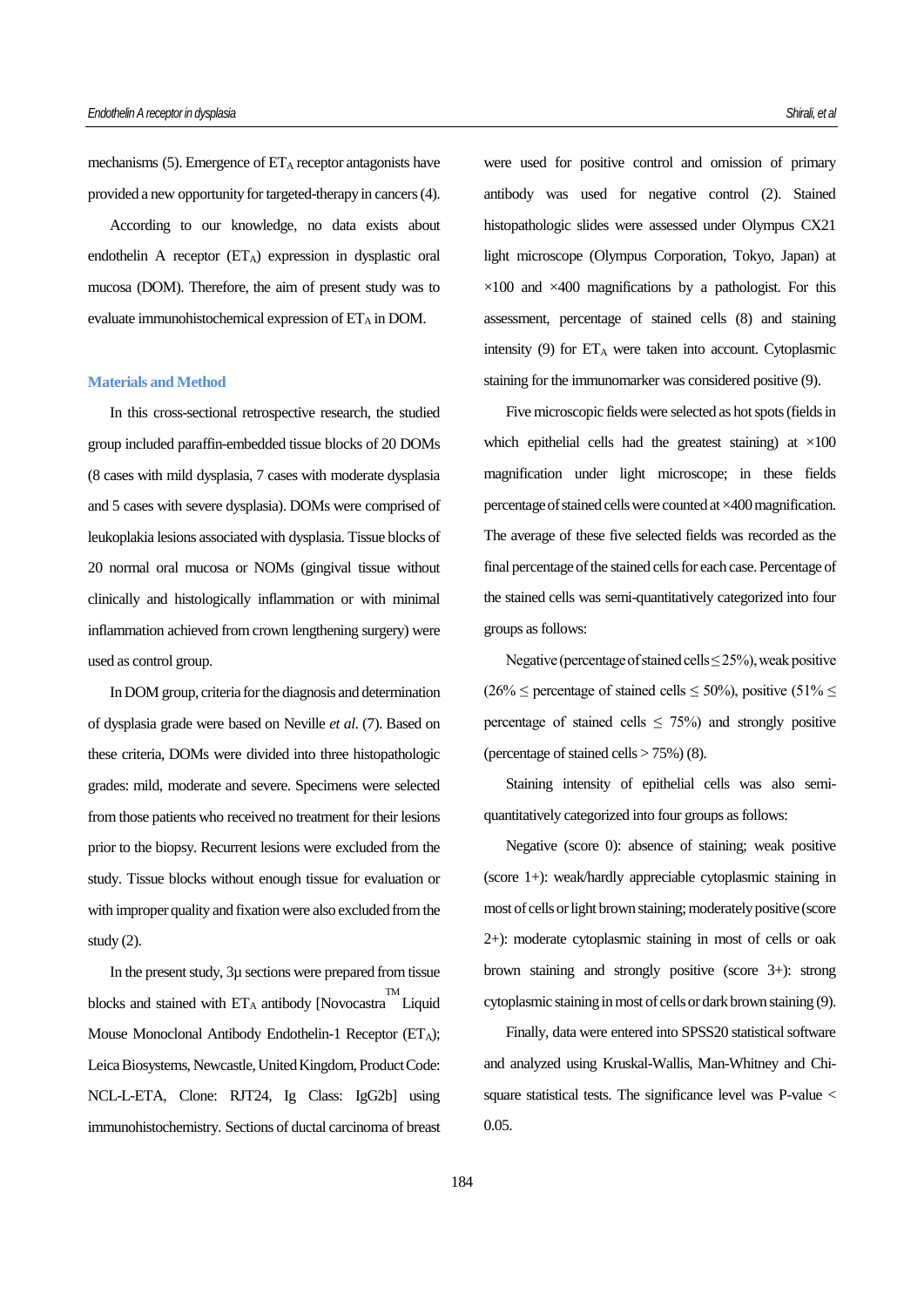### **Ethical Approval**

The study was independently reviewed and approved by ethical board of our university (Code: MUBABOL.REC.1392.157).

#### **Results**

Average age of patients affected by dysplasia was 65 years. Of those, 7 ones (35%) were female and 13 ones (65%) were male. Dysplastic lesions were located in tongue (11cases), floor of the mouth (3 cases), lip (3 cases), buccal mucosa (2 cases) and gingiva (1 case) in decreasing order of frequency.

 $ET_A$  expression in DOM and NOM has been presented in figure 1. Seventeen cases of NOMs and 9 cases of DOMs were not stained for  $ET_A$  immunomarker. Means  $\pm$  standard deviations (SD) of percentage of stained cells for  $ET_A$  in DOM and NOM groups were  $0.43 \pm 0.40$  and  $0.08 \pm 0.14$  respectively (mean ranks were 25.50 and 15.50 respectively). There was significant difference between these groups (P-value  $= 0.006$ ). Means  $\pm$  SD of percentage of stained cells in mild, moderate and severe dysplasia were  $0.05 \pm 0.13$ ,  $0.37 \pm 0.26$  and  $0.83 \pm 0.26$ 0.15 respectively (mean ranks were 5.25, 11.29 and 17.80 respectively).



Figure 1. a) weak ET<sub>A</sub> staining in normal mucosa (x400 magnification); b) weak staining intensity for ET<sub>A</sub> in mild dysplasia (x100 magnification); c) moderate staining intensity for ET<sub>A</sub> in moderate dysplasia (×100 magnification); d) strong staining intensity for ET<sub>A</sub> in severe dysplasia (×100 magnification)

Categories of percentage of stained cells for  $ET_A$  in NOM and DOM groups have been presented in table 1. There was significant difference between NOM and DOM groups in the light of percentage of stained cells (P value<0.05); percentages of stained cells were significantly higher in DOM group than in NOM group.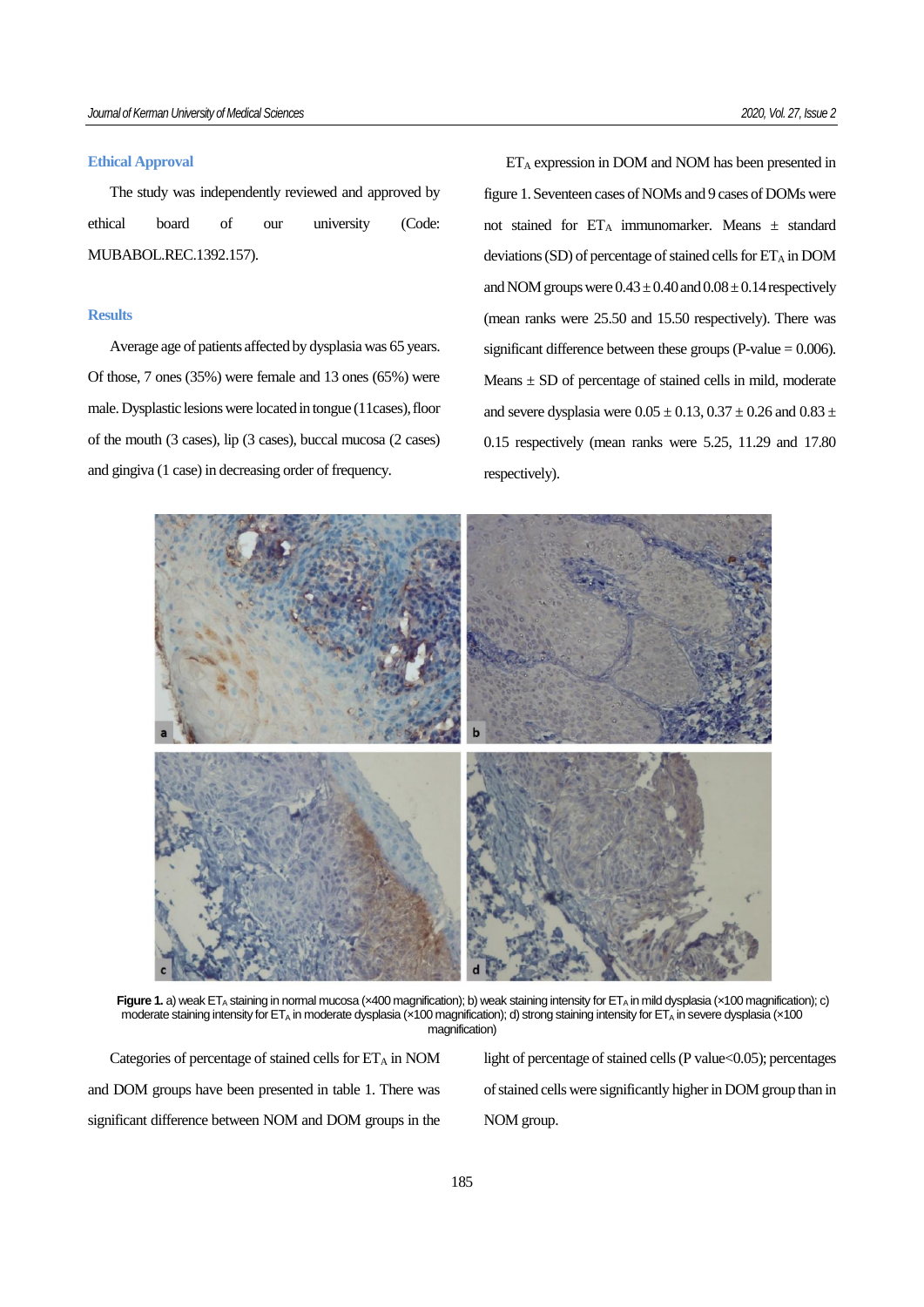|            | <b>Category</b> | percentage of stained cells |               |          |                          |                |  |
|------------|-----------------|-----------------------------|---------------|----------|--------------------------|----------------|--|
| group      |                 | negative                    | weak positive | positive | <b>Strongly positive</b> | <b>P</b> value |  |
| <b>NOM</b> |                 | 17                          | 3             | 0        | 0                        |                |  |
|            |                 | 85%                         | 15%           | 0%       | 0%                       |                |  |
| <b>DOM</b> |                 | Q                           | 3             | 4        | 4                        | 0.01           |  |
|            |                 | 45%                         | 15%           | 20%      | 20%                      |                |  |

Table 1. Percentage of stained cells for ET<sub>A</sub> in normal oral mucosa (NOM) group and dysplastic oral mucosa (DOM) group

Categories of percentage of stained cells for  $ET_A$  in different grades of DOMs have been presented in table 2. There was significant difference among different grades of DOMs in the light of percentage of stained cells (P value<0.05); higher grades showed significantly higher expression of ET<sup>A</sup> (severe>moderate>mild).

Table 2. Percentage of stained cells for ET<sub>A</sub> in different grades of dysplastic oral mucosa (DOM)

| <b>Category</b> | Percentage of stained cells |                |          |                          |                |
|-----------------|-----------------------------|----------------|----------|--------------------------|----------------|
| <b>DOM</b>      | negative                    | weak positive  | positive | <b>Strongly positive</b> | <b>P</b> value |
| <b>Mild</b>     | 7                           |                | 0        | 0                        |                |
|                 | 87.5%                       | 12.5%          | 0%       | 0%                       |                |
| <b>Moderate</b> | 2                           | $\overline{c}$ | 3        | 0                        |                |
|                 | 28.6%                       | 28.6%          | 42.8%    | 0%                       | 0.001          |
|                 | $\overline{0}$              | $\theta$       |          | 4                        |                |
| <b>Severe</b>   | 0%                          | 0%             | 20%      | 80%                      |                |

Categories of staining intensity for  $ET_A$  in NOM and DOM groups have been presented in table 3. There was significant difference between NOM and DOM groups in the light of staining intensity (P value $<$ 0.05).

Table 3. Staining intensity for ET<sub>A</sub> in normal oral mucosa (NOM) group and dysplastic oral mucosa (DOM) group

| <b>Category</b> |          |               | staining intensity         |                          |               |  |
|-----------------|----------|---------------|----------------------------|--------------------------|---------------|--|
| group           | negative | weak positive | <b>Moderately positive</b> | <b>Strongly positive</b> | <b>Pyalue</b> |  |
| <b>NOM</b>      | 17       |               |                            | $\overline{0}$           |               |  |
|                 | 85%      | 10%           | 5%                         | 0%                       |               |  |
|                 | 9        | ⇁             | 3                          |                          | 0.02          |  |
| <b>DOM</b>      | 45%      | 35%           | 15%                        | 5%                       |               |  |

Categories of staining intensity for  $ET_A$  in different grades of DOM group have been presented in table 4. There was significant difference between different grades of DOMs in the light of staining intensity (P value<0.05).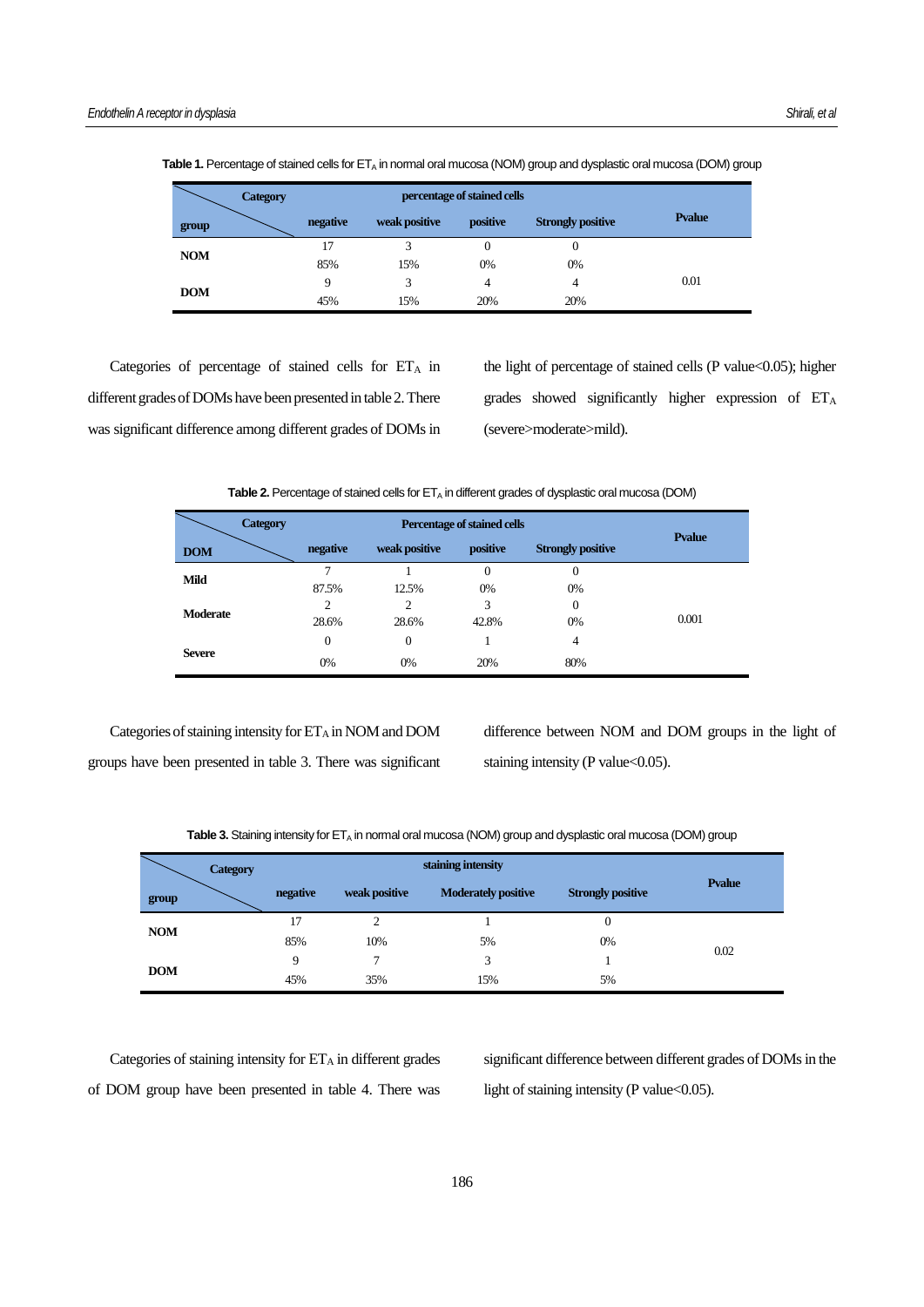| <b>Category</b> |                |                |                            |                          |        |
|-----------------|----------------|----------------|----------------------------|--------------------------|--------|
| <b>Grade</b>    | negative       | weak positive  | <b>Moderately positive</b> | <b>Strongly positive</b> | Pvalue |
|                 | 7              |                | $\theta$                   | $\mathbf{0}$             |        |
| Mild            | 87.5%          | 12.5%          | 0%                         | 0%                       |        |
|                 | $\overline{c}$ | 4              |                            | $\mathbf{0}$             |        |
| <b>Moderate</b> | 28.6%          | 57.1%          | 14.3%                      | 0%                       | 0.02   |
|                 | $\mathbf{0}$   | $\overline{c}$ | $\overline{2}$             |                          |        |
| <b>Sever</b>    | 0%             | 40%            | 40%                        | 20%                      |        |

**Table 4.** Staining intensity for ET<sub>A</sub> in different grades of dysplastic oral mucosa (DOM)

#### **Discussion**

Recent researches have provided evidences of the importance of endothelin axis in carcinogenesis. According to our knowledge, no data exists about endothelin A receptor  $(ET_A)$  expression in dysplastic oral mucosa. Therefore, the present study was done to evaluate immunohistochemical expression of  $ET_A$  in DOM.

In this study, there were significant differences between NOM and DOM groups in the light of percentage of stained cells for  $ET_A$  and staining intensity, so that percentage of stained cells and staining intensity was significantly higher in DOM group than in NOM group. The overexpression of  $ET_A$  in DOMs in our study suggested the role of  $ET_A$  in initiation of carcinogenesis process in oral cavity.

In our study, there were significant differences among different grades of dysplasia in the light of percentage of stained cells for  $ET_A$  and staining intensity; that is, higher grades of dysplasia showed greater expression for  $ET_A$  than lower grades. This finding implies the relationship of  $ET_A$  expression with dysplasia grade. It can be suggested that increase in ET<sup>A</sup> expression might help the progression of dysplasia to higher grades and consequently to get closer to the squamous cell carcinoma and involvement of the surrounding stroma. In Ishibashi *et al.* study on endothelin protein expression in esophageal squamous cell carcinoma (SCC) and proximal dysplastic and normal mucosa, high endothelin protein expression reduced the recurrence-free survival in patients affected by esophageal SCC; they concluded that measurement of endothelin expression by a simple immunohistochemistry analysis may help to predict the prognosis of patients with esophageal SCC (10).

In Awano study, expressions of all components of endothelin axis were observed in human OSCC cells but only  $ET-1$ ,  $ET_B$  and endothelin converting enzyme-1 (ECE-1) increased in comparison with normal epidermal keratinocytes (11). In our study, overexpression of  $ET_A$  was observed in dysplasia compared to normal mucosa.

Pickering *et al.* observed overexpression of endothelin-1 protein and mRNA in OSCCs in comparison to the normal control group (12).

In Hinsley *et al*. study, ET-1 increased migration of head and neck SCC cells via releasing EFGR ligands from fibroblasts. They concluded that endothelin axis activation in head and neck SCC might help SCC progression by stimulating cancer cell motility via increasing epithelial-stromal interactions (13).

According to Ishimoto *et al.*, both  $ET_A$  and  $ET_B$  endothelin receptors overexpressed in tumor cells of tongue SCC. They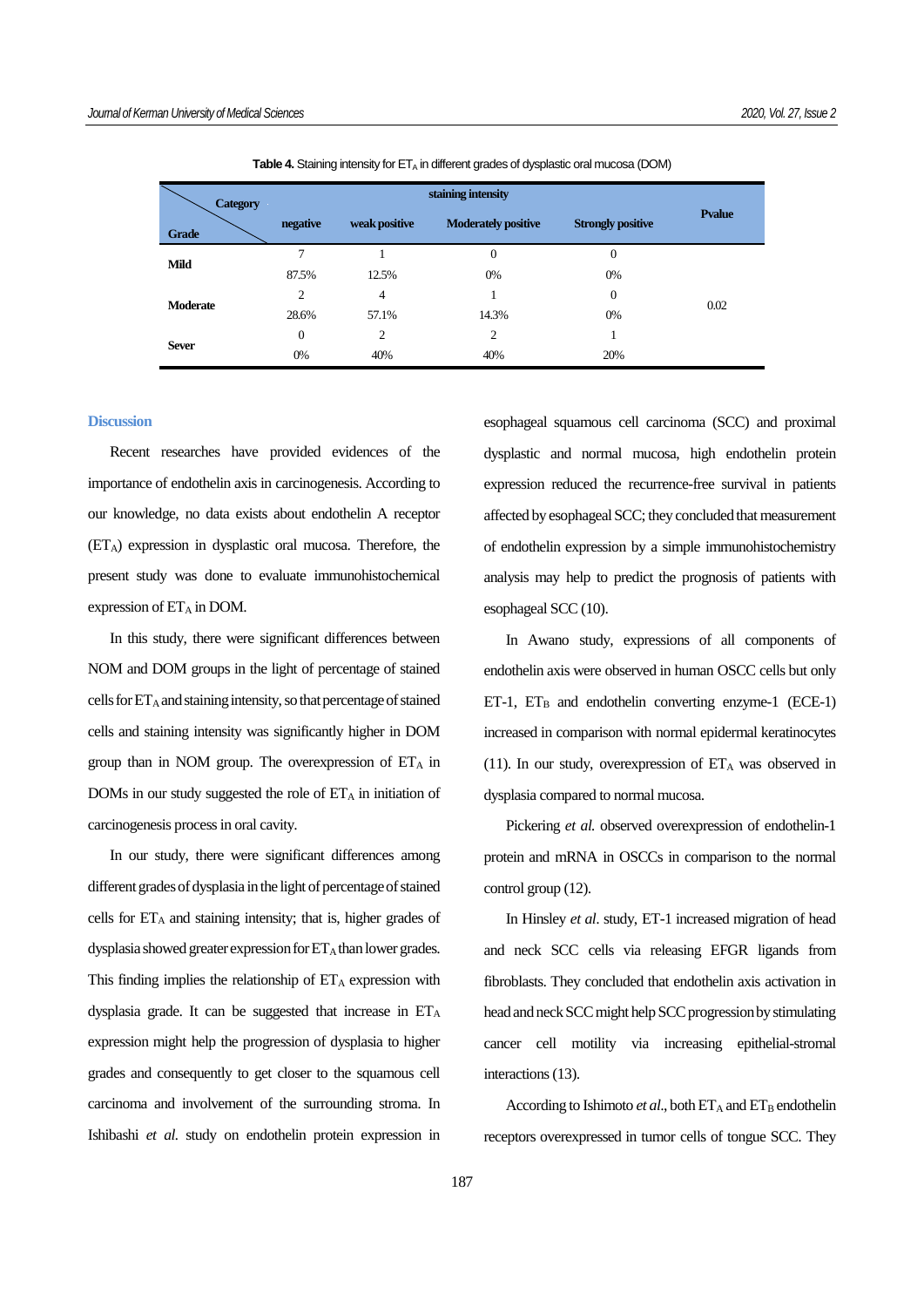concluded that endothelin signaling pathway may play somewhat an import role in cell growth in SCC (3).

Alaizari *et al*. observed endothelin-1 protein immunoreactivity in all OSCC samples and in their study, poorly-differentiated OSCCs had significantly more immunoexpression than moderately-differentiated OSCCs, since moderately differentiated OSCCs showed significantly more immunoexpression than well-differentiated OSCCs. They concluded that overexpression of endothelin-1 can increase invasive behavior of poorly-differentiated OSCCs and therefore endothelin-1 can be a therapeutic target in OSCC (5). More  $ET_A$  immunoexpression in dysplasia with higher grade in our study is somewhat in accordance with more endothelin-1 immunoexpression in poorly-differentiated SCC in the mentioned study.

In Salem *et al.* study, endothelin-1 and ET<sub>A</sub> were expressed significantly more in CSCCs and psoriasis than in control and BCC groups; they concluded that overexpression of ET-1 and  $ET_A$  implies to their involvements in keratinocyte proliferation

# **References**

- 1. Afsharnejat A, Sharbatdaran M, Gholinia H, Abbaszadeh H. Comparative evaluation of complement factor I in dysplastic and normal oral mucosa using immunohistochemistry. Journal of Research in Dental Sciences 2016; 13(3):117-21. [In Persian].
- 2. Ranjisaraay N, Sharbatdaran M, Gholinia H, Abbaszadeh H. Assessment the role of complement factor I in oral squamous cell carcinoma. Journal of Research in Dental Sciences 2017; 13(4):196-200. [In Persian].
- 3. Ishimoto S, Wada K, Tanaka N, Yamanishi T, Ishihama K, Aikawa T, et al. Role of endothelin

in CSCC and psoriasis and that  $ET_A$  is the predominant expressed receptor in psoriasis and SCC (9).

In Cong *et al.* study, ETA was overexpressed in hepatocellular carcinoma tissues and cells and ETA and ET-1 overexpression were associated with vascular invasion and tumor stage in hepatocellular carcinoma; they concluded that ET<sup>A</sup> may play an important role in hepatocellular carcinoma progression (14).

### **Conclusion**

Our results suggest an important role for ETA in initiation of carcinogenesis process and development of dysplasia.

#### **Acknowledgement**

We thank Research Vice Chancellor of Babol University of Medical Sciences for supporting this study.

## **Conflict of interest statement**

The authors declare no conflict of interest.

receptor signalling in squamous cell carcinoma. Int J Oncol 2012; 40(4):1011-9.

- 4. Bagnato A, Natali PG. Endothelin receptors as novel targets in tumor therapy. J Transl Med 2004; 2(1):16.
- 5. Alaizari NA, Abdelbary SN, Amin NR. Immunohistochemical expression of endothelin protein in oral squamous cell carcinoma. Indian J Pathol Microbiol 2013; 56(2):151-4.
- 6. Hoffmann RR, Yurgel LS, Campos MM. Endothelins and their receptors as biological